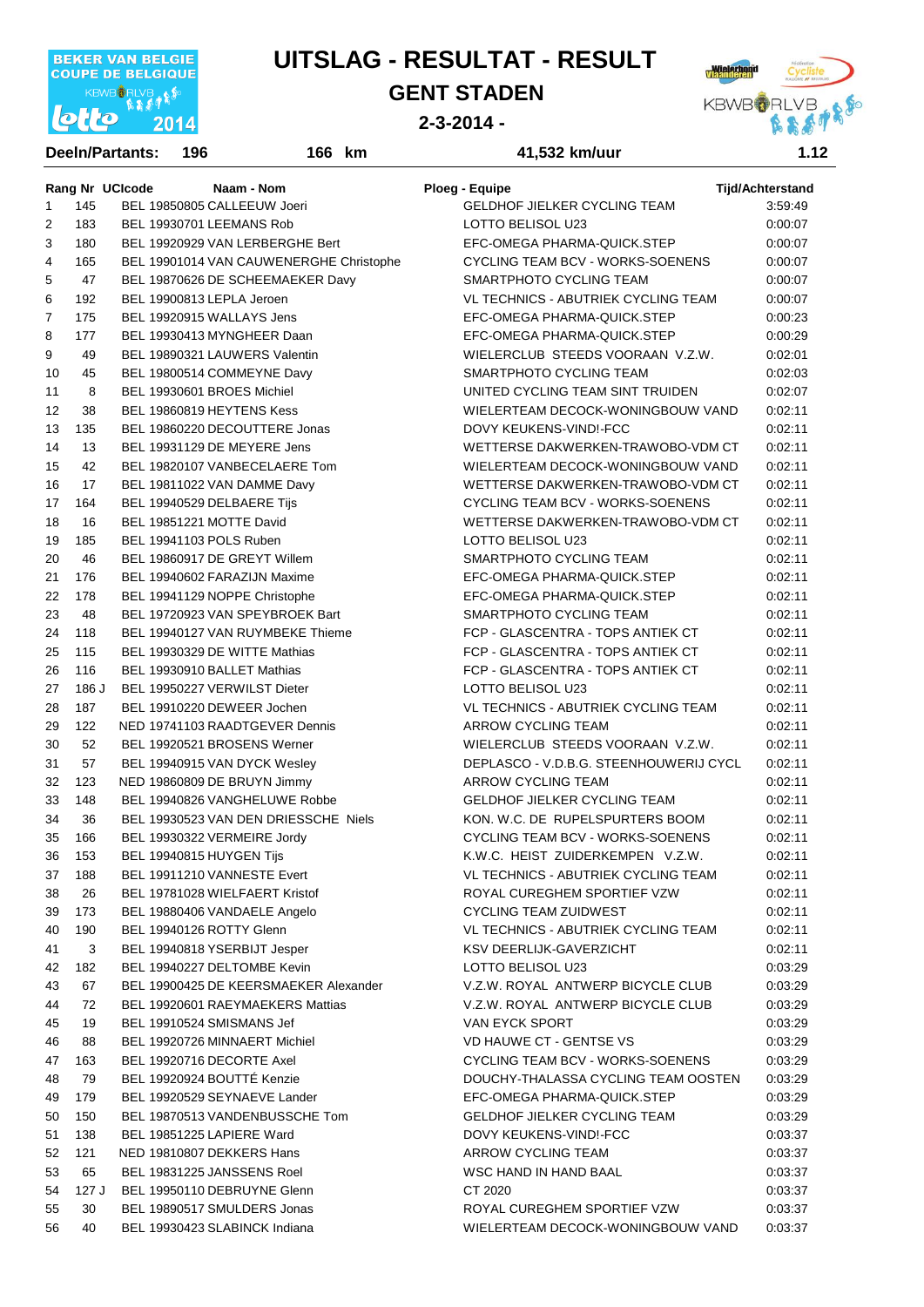

#### **GENT STADEN**



**2-3-2014 -** 

|    |                | <b>DeeIn/Partants:</b> | 196                           | 166 km                               | 41,532 km/uur                       | 1.12                    |
|----|----------------|------------------------|-------------------------------|--------------------------------------|-------------------------------------|-------------------------|
|    |                | Rang Nr UCIcode        |                               | Naam - Nom                           | Ploeg - Equipe                      | <b>Tijd/Achterstand</b> |
| 57 | 92 J           |                        |                               | BEL 19950824 PARMENTIER Thibault     | VERANDAS WILLEMS - CC CHEVIGNY      | 0:03:37                 |
| 58 | 31             |                        | BEL 19860526 VERMANT Wim      |                                      | KON, W.C. DE RUPELSPURTERS BOOM     | 0:03:37                 |
| 59 | 137            |                        | BEL 19920922 LANNOO Jaromir   |                                      | DOVY KEUKENS-VIND!-FCC              | 0:03:37                 |
| 60 | 25             |                        | BEL 19890113 COSYN Joris      |                                      | ROYAL CUREGHEM SPORTIEF VZW         | 0:03:37                 |
| 61 | 62             |                        |                               | BEL 19881225 CREFFIER Laurent        | WSC HAND IN HAND BAAL               | 0:03:37                 |
| 62 | 81             |                        | BEL 19940501 D'HOORE Giorgio  |                                      | DOUCHY-THALASSA CYCLING TEAM OOSTEN | 0:03:37                 |
| 63 | 6              |                        |                               | BEL 19911116 VERDOOLAEGHE Bryan      | KSV DEERLIJK-GAVERZICHT             | 0:03:37                 |
| 64 | 10             |                        | BEL 19860407 MORIS Sven       |                                      | UNITED CYCLING TEAM SINT TRUIDEN    | 0:03:37                 |
| 65 | 11             |                        |                               | BEL 19920619 RAYMACKERS Cedric       | UNITED CYCLING TEAM SINT TRUIDEN    | 0:03:37                 |
| 66 | 64             |                        |                               | BEL 19910913 MOMMAERS Ward           | WSC HAND IN HAND BAAL               | 0:03:37                 |
| 67 | 110            |                        | BEL 19930120 STUYCK Dieter    |                                      | CECEMELCYCLINGTEAM                  | 0:03:37                 |
| 68 | 129            |                        | BEL 19941007 MICHIELS Killian |                                      | CT 2020                             | 0:03:37                 |
| 69 | 5              |                        | BEL 19911015 HAERINCK Steven  |                                      | KSV DEERLIJK-GAVERZICHT             | 0:03:37                 |
| 70 | 83             |                        |                               | BEL 19910427 VANDENBUSSCHE Jens      | DOUCHY-THALASSA CYCLING TEAM OOSTEN | 0:03:37                 |
| 71 | 41             |                        |                               | BEL 19840116 BLONDEEL Charlie        | WIELERTEAM DECOCK-WONINGBOUW VAND   | 0:03:37                 |
| 72 | 84             |                        |                               | BEL 19910807 VANTHOURNOUT Brecht     | DOUCHY-THALASSA CYCLING TEAM OOSTEN | 0:03:37                 |
| 73 | 167            |                        |                               | BEL 19940425 VERBEKEN Cedric         | CYCLING TEAM BCV - WORKS-SOENENS    | 0:03:37                 |
| 74 | 4              |                        | BEL 19920406 DESCAMPS Joris   |                                      | <b>KSV DEERLIJK-GAVERZICHT</b>      | 0:03:37                 |
| 75 | 104            |                        | NED 19940717 MARTENS Roy      |                                      | SPORT EN MOEDIG GENK                | 0:03:37                 |
| 76 | 63             |                        | BEL 19670925 ANDRIEU Thierry  |                                      | WSC HAND IN HAND BAAL               | 0:03:37                 |
| 77 | 12             |                        | BEL 19900211 POLS Thibaut     |                                      | UNITED CYCLING TEAM SINT TRUIDEN    | 0:03:37                 |
| 78 | 15             |                        | BEL 19860429 VENS Quincy      |                                      | WETTERSE DAKWERKEN-TRAWOBO-VDM CT   | 0:03:37                 |
| 79 | 14             |                        | BEL 19930215 GOEMAN Jonas     |                                      | WETTERSE DAKWERKEN-TRAWOBO-VDM CT   | 0:03:37                 |
| 80 | 141            |                        |                               | BEL 19691220 VAN ROOSBROECK Patrick  | <b>ILLI-BIKES CYCLING TEAM</b>      | 0:03:37                 |
| 81 | 69             |                        |                               | BEL 19920205 KERKHOFS Mathias        | V.Z.W. ROYAL ANTWERP BICYCLE CLUB   | 0:03:37                 |
| 82 | 119            |                        |                               | BEL 19940309 CAUWELIER Glenn         | FCP - GLASCENTRA - TOPS ANTIEK CT   | 0:03:37                 |
| 83 | 44             |                        | BEL 19850225 BRACKE Thomas    |                                      | SMARTPHOTO CYCLING TEAM             | 0:03:37                 |
| 84 | 106            |                        | BEL 19871225 LEURS Dirk       |                                      | SPORT EN MOEDIG GENK                | 0:03:37                 |
| 85 | 139            |                        |                               | BEL 19941212 DE TROYER Kenneth       | <b>ILLI-BIKES CYCLING TEAM</b>      | 0:03:37                 |
| 86 | 128            |                        | BEL 19911105 DENOLF Ritchie   |                                      | CT 2020                             | 0:03:37                 |
| 87 | 90             |                        |                               | BEL 19880319 VERMASSEN Jens          | VD HAUWE CT - GENTSE VS             | 0:03:37                 |
| 88 | $\overline{2}$ |                        | BEL 19920829 HOEDT Steven     |                                      | <b>KSV DEERLIJK-GAVERZICHT</b>      | 0:04:07                 |
| 89 | 170            |                        |                               | BEL 19890520 BULTYNCK Kenneth        | <b>CYCLING TEAM ZUIDWEST</b>        | 0:04:22                 |
| 90 | 33             |                        | BEL 19941105 HAEMELS Bavo     |                                      | KON, W.C. DE RUPELSPURTERS BOOM     | 0:04:30                 |
|    |                | Abbandons / Opgaves :  |                               |                                      |                                     |                         |
|    | 1              |                        |                               | BEL 19900817 DEBRABANDERE Thomas     | KSV DEERLIJK-GAVERZICHT             |                         |
|    | $\overline{7}$ |                        | BEL 19930313 BOONS Ruben      |                                      | UNITED CYCLING TEAM SINT TRUIDEN    |                         |
|    | 9              |                        | BEL 19930404 EYSKENS Jeroen   |                                      | UNITED CYCLING TEAM SINT TRUIDEN    |                         |
|    | 18             |                        |                               | BEL 19901122 VAN GEYTE Jeroen        | WETTERSE DAKWERKEN-TRAWOBO-VDM CT   |                         |
|    | 20             |                        |                               | BEL 19901216 VAN DROOGENBROECK Carlo | VAN EYCK SPORT                      |                         |
|    | 21             |                        |                               | BEL 19931027 JANSSENS Matthias       | VAN EYCK SPORT                      |                         |
|    | 22             |                        | BEL 19811230 CLEEREN Tom      |                                      | VAN EYCK SPORT                      |                         |
|    | 23             |                        | BEL 19871116 STIENS Matti     |                                      | VAN EYCK SPORT                      |                         |
|    | 24             |                        |                               | BEL 19910902 VEKEMANS Yannick        | VAN EYCK SPORT                      |                         |
|    | 27             |                        |                               | BEL 19791212 DE DONCKER Jimmy        | ROYAL CUREGHEM SPORTIEF VZW         |                         |
|    | 28             |                        |                               | BEL 19820119 ROSZKIEWICZ Raphaël     | ROYAL CUREGHEM SPORTIEF VZW         |                         |
|    | 29             |                        |                               | BEL 19910919 DESCAMPS Florian        | ROYAL CUREGHEM SPORTIEF VZW         |                         |
|    | 32             |                        |                               | BEL 19880102 DHOLLANDER Kristof      | KON. W.C. DE RUPELSPURTERS BOOM     |                         |
|    | 34             |                        |                               | BEL 19911205 VANSTAEN Roman          | KON. W.C. DE RUPELSPURTERS BOOM     |                         |
|    | 35             |                        |                               | BEL 19880521 VAN HUMBEECK Nick       | KON. W.C. DE RUPELSPURTERS BOOM     |                         |
|    | 37             |                        | BEL 19931215 PAUWELS Nills    |                                      | WIELERTEAM DECOCK-WONINGBOUW VAND   |                         |
|    | 39             |                        |                               | BEL 19940109 VANHOUTTEGHEM Cedric    | WIELERTEAM DECOCK-WONINGBOUW VAND   |                         |
|    | 43             |                        | BEL 19830415 BEULENS David    |                                      | SMARTPHOTO CYCLING TEAM             |                         |
|    | 50 J           |                        |                               | BEL 19950104 VERHULST Pauwel         | WIELERCLUB STEEDS VOORAAN V.Z.W.    |                         |
|    | 51             |                        |                               | BEL 19910508 VAN HERCK Steven        | WIELERCLUB STEEDS VOORAAN V.Z.W.    |                         |
|    | 53             |                        | BEL 19830125 EVERS Dries      |                                      | WIELERCLUB STEEDS VOORAAN V.Z.W.    |                         |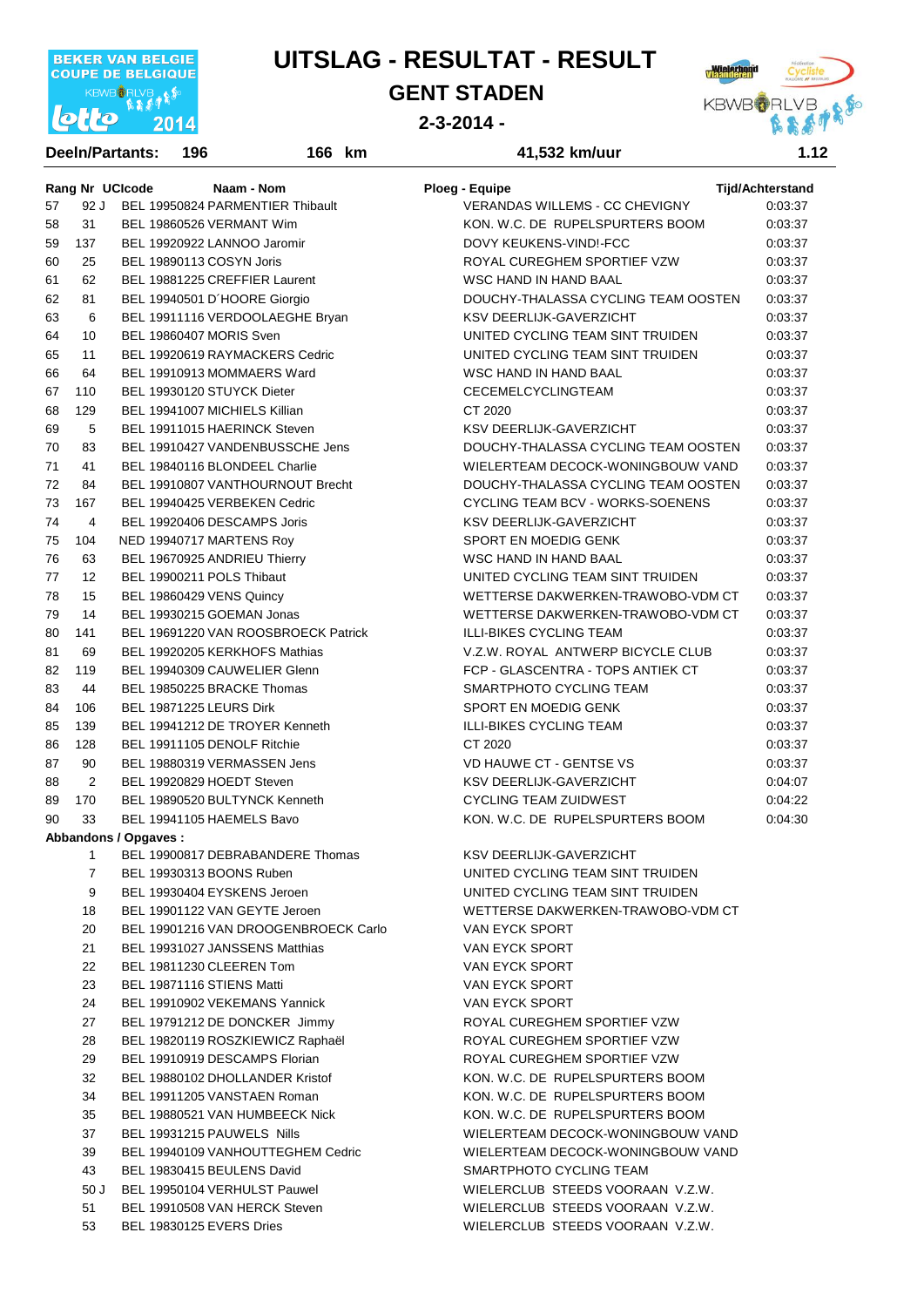

**GENT STADEN**

**2-3-2014 -** 

**km 41,532 km/uur 3:59:49**



**Rang Nr** UCIcode Naam - Nom Ploeg - Equipe Naam Ploeg - Equipe Tijd/Achterstand 54 J BEL 19950309 VAN DRIESSCHE Wannes WIELERCLUB STEEDS VOORAAN V.Z.W. 55 BEL 19870217 VAN GUYSE Jarno DEPLASCO - V.D.B.G. STEENHOUWERIJ CYCL 56 BEL 19931226 DEMULDER Jonas DEPLASCO - V.D.B.G. STEENHOUWERIJ CYCL 58 BEL 19901123 VAN GOETHEM Kevin DEPLASCO - V.D.B.G. STEENHOUWERIJ CYCL 59 BEL 19921205 VAN DER SCHUEREN Nicky DEPLASCO - V.D.B.G. STEENHOUWERIJ CYCL 60 BEL 19931028 MAERTENS Jens DEPLASCO - V.D.B.G. STEENHOUWERIJ CYCL 61 BEL 19840122 DE PAUW Stijn WSC HAND IN HAND BAAL 66 BEL 19920526 PHILIPS Jonas WSC HAND IN HAND BAAL 68 BEL 19900217 GOUDKET Jeroen V.Z.W. ROYAL ANTWERP BICYCLE CLUB 70 J BEL 19950331 VAN DEN PLAS Jelle V.Z.W. ROYAL ANTWERP BICYCLE CLUB 71 BEL 19921201 VANDERMAST Kevin V.Z.W. ROYAL ANTWERP BICYCLE CLUB 73 BEL 19880428 CLAESSENS Gerrit ZANNATA CYCLING TEAM 74 BEL 19650601 LIEVENS Wim ZANNATA CYCLING TEAM 75 BEL 19830606 MUYLST Andy ZANNATA CYCLING TEAM 76 BEL 19921130 HENNEAU Martijn **Wareless CONTAINATA CONTAING TEAM** 77 BEL 19930926 VAN WEVERENBERGH Kevin ZANNATA CYCLING TEAM 78 BEL 19861218 GIJSEMBERGT Kevin ZANNATA CYCLING TEAM 80 J BEL 19951116 DE SMAELS Cil DOUCHY-THALASSA CYCLING TEAM OOSTEN 82 BEL 19900522 RAMMANT Stijn CHE COUCHY-THALASSA CYCLING TEAM OOSTEN 85 BEL 19940308 GUILLEMAERE Indy VD HAUWE CT - GENTSE VS 86 BEL 19910418 MOENS Jonas VENDE COMPUSS VIOLATION CONTROL OF SENTS VS 87 BEL 19890408 RYCKBOSCH Quinten VIELLE VIEW VD HAUWE CT - GENTSE VS 89 BEL 19940201 SIMONS Michael VB VD HAUWE CT - GENTSE VS 91 J BEL 19950109 AERDEN Koen VERANDAS WILLEMS - CC CHEVIGNY 93 J BEL 19950129 SPRUYT Joren VERANDAS WILLEMS - CC CHEVIGNY 94 J BEL 19950126 VAN DYCK Robbe VERANDAS WILLEMS - CC CHEVIGNY 95 J BEL 19951030 VAN RENTERGHEM Boris VERANDAS WILLEMS - CC CHEVIGNY 96 BEL 19921129 VAN GUCHT Sten VERANDAS WILLEMS - CC CHEVIGNY 97 BEL 19940330 POWER Kjell WEST-BRABANT WE WE NOORD-WEST-BRABANT 98 BEL 19931022 GOEDEFROY Jago WK NOORD-WEST-BRABANT 99 BEL 19920417 HERINCKX Anthony WK NOORD-WEST-BRABANT 100 BEL 19860321 RENTMEESTERS Benjamin WK NOORD-WEST-BRABANT 101 BEL 19910828 VAN MEIRVENNE Jan WK NOORD-WEST-BRABANT 103 BEL 19920303 DE SCHUTTER John SPORT EN MOEDIG GENK 105 BEL 19930816 REULENS Yannick SPORT EN MOEDIG GENK 107 BEL 19851009 NYS Pieter SPORT EN MOEDIG GENK 108 BEL 19930114 HELINEN Pekka SPORT EN MOEDIG GENK 109 BEL 19940625 MEYS Joran CECEMELCYCLINGTEAM 111 BEL 19941028 SCHEERENS Jorgen CECEMELCYCLINGTEAM 112 J BEL 19950929 MAES Jef CECEMELCYCLINGTEAM 113 BEL 19891016 COPPENS Carrera CECEMELCYCLINGTEAM 114 BEL 19920821 VERCAMMEN Jeroen CECEMELCYCLINGTEAM 117 BEL 19900909 MAERTENS Jelle FCP - GLASCENTRA - TOPS ANTIEK CT 120 BEL 19911011 VERMEIRE Matthias FCP - GLASCENTRA - TOPS ANTIEK CT 124 BEL 19800816 VLEURINCK Kevin **ARROW CYCLING TEAM** 125 BEL 19771213 VERHASSELT Bart ARROW CYCLING TEAM 126 BEL 19780519 VAN RYSSEL Mike ARROW CYCLING TEAM 130 BEL 19910620 VAN CAUWENBERGH Yentl CT 2020 131 BEL 19941215 VAN DEN BROEK Seppe CT 2020 132 BEL 19921031 VOSSAERT Arne CT 2020 133 BEL 19850817 BORRY Kim DOVY KEUKENS-VIND!-FCC 134 J BEL 19950805 COLPAERT Gianni DOVY KEUKENS-VIND!-FCC 136 BEL 19861003 DELAMAILLERE Mathias DOVY KEUKENS-VIND!-FCC 140 J BEL 19951121 VAN ROOSBROECK Arne ILLI-BIKES CYCLING TEAM 142 J BEL 19950607 VAN MEIRVENNE Eloy ILLI-BIKES CYCLING TEAM 143 BEL 19710210 LEMBRECHTS Nicolaas ILLI-BIKES CYCLING TEAM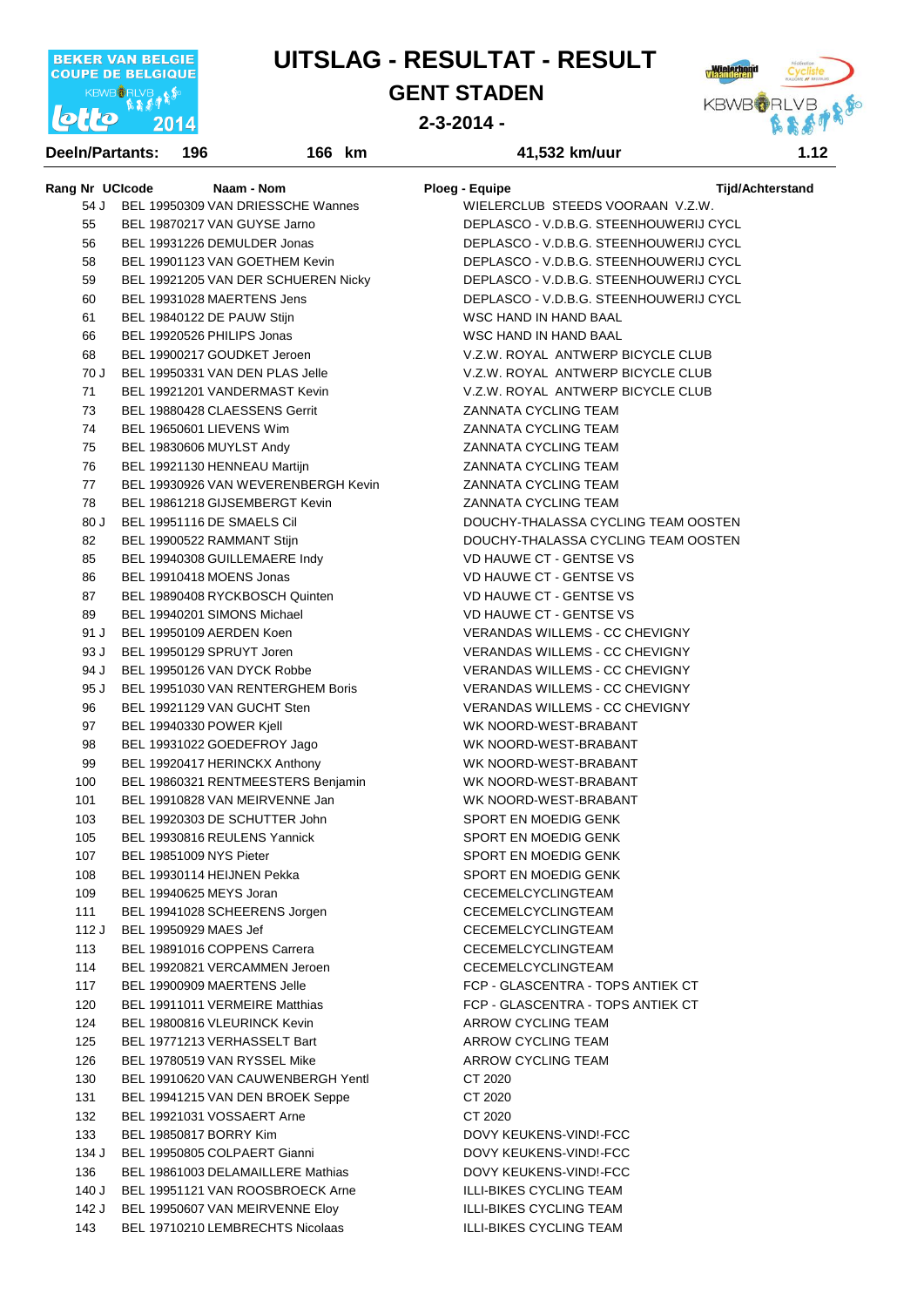

**GENT STADEN**

**2-3-2014 -** 

**km 41,532 km/uur 3:59:49**



| Rang Nr UCIcode     |                               | Naam - Nom                            |                            | <b>Ploeg - Equipe</b>                      | <b>Tijd/Achterstand</b> |
|---------------------|-------------------------------|---------------------------------------|----------------------------|--------------------------------------------|-------------------------|
| 144 J               | BEL 19950809 JANS Noah        |                                       |                            | <b>ILLI-BIKES CYCLING TEAM</b>             |                         |
| 146                 |                               | BEL 19750624 DECLERCQ Thierry         |                            | <b>GELDHOF JIELKER CYCLING TEAM</b>        |                         |
| 147                 |                               | BEL 19811006 SCHIETGAT Pedro          |                            | <b>GELDHOF JIELKER CYCLING TEAM</b>        |                         |
| 149                 |                               | BEL 19850803 VANDAELE Philip          |                            | <b>GELDHOF JIELKER CYCLING TEAM</b>        |                         |
| 151J                |                               | BEL 19951116 BRUYNS Lotar             |                            | K.W.C. HEIST ZUIDERKEMPEN V.Z.W.           |                         |
| 152                 |                               | BEL 19920311 VAN HOOF Nick            |                            | K.W.C. HEIST ZUIDERKEMPEN V.Z.W.           |                         |
| 154                 |                               | BEL 19750930 GEUKENS Hans             |                            | K.W.C. HEIST ZUIDERKEMPEN V.Z.W.           |                         |
| 155                 |                               | BEL 19910130 HOFMANS Laurence         |                            | K.W.C. HEIST ZUIDERKEMPEN V.Z.W.           |                         |
| 156                 |                               | BEL 19860124 VERCAMMEN Sven           |                            | K.W.C. HEIST ZUIDERKEMPEN V.Z.W.           |                         |
| 157                 |                               | BEL 19910410 RASE Guillaume           |                            | ROYAL CYCLISTS PESANT CLUB LIEGEOIS        |                         |
| 158                 |                               | BEL 19940204 DEGUIDE Louis            |                            | ROYAL CYCLISTS PESANT CLUB LIEGEOIS        |                         |
| 159                 |                               | BEL 19920128 LONAY Cédric             |                            | ROYAL CYCLISTS PESANT CLUB LIEGEOIS        |                         |
| 160                 |                               | BEL 19920701 PAULS Geoffrey           |                            | ROYAL CYCLISTS PESANT CLUB LIEGEOIS        |                         |
| 161                 |                               | BEL 19930508 ROYEN Aurélien           |                            | ROYAL CYCLISTS PESANT CLUB LIEGEOIS        |                         |
| 162                 |                               | BEL 19940908 PETITPAS Sébastien       |                            | ROYAL CYCLISTS PESANT CLUB LIEGEOIS        |                         |
| 168                 |                               | BEL 19920512 VIAENE Jonas             |                            | <b>CYCLING TEAM BCV - WORKS-SOENENS</b>    |                         |
| 169                 |                               | BEL 19750527 VANDENDRIESSCHE Frederik |                            | <b>CYCLING TEAM ZUIDWEST</b>               |                         |
| 172                 | BEL 19850330 MAES Jo          |                                       |                            | <b>CYCLING TEAM ZUIDWEST</b>               |                         |
| 174                 |                               | BEL 19890919 VANLUCHENE Mats          |                            | <b>CYCLING TEAM ZUIDWEST</b>               |                         |
| 181                 |                               | BEL 19930625 CAPIOT Amaury            |                            | LOTTO BELISOL U23                          |                         |
| 184                 |                               | GBR 19920103 MCLAY Daniel             |                            | LOTTO BELISOL U23                          |                         |
| 189 J               |                               | BEL 19950524 THORÉ Floris             |                            | <b>VL TECHNICS - ABUTRIEK CYCLING TEAM</b> |                         |
| 191                 |                               | BEL 19910123 DEBAENE Martijn          |                            | <b>VL TECHNICS - ABUTRIEK CYCLING TEAM</b> |                         |
| 193                 |                               | BEL 19940810 BOUTELGIER Axèl          |                            | <b>WIELERTEAM IEPER</b>                    |                         |
| 194                 |                               | BEL 19920908 DEQUIDT Christophe       |                            | <b>WIELERTEAM IEPER</b>                    |                         |
| 195                 |                               | BEL 19940711 DEQUIDT Frederik         |                            | <b>WIELERTEAM IEPER</b>                    |                         |
| 196                 |                               | BEL 19910514 ROELENS Joachim          |                            | <b>WIELERTEAM IEPER</b>                    |                         |
| 197                 |                               | BEL 19940927 ROELENS Matthias         |                            | <b>WIELERTEAM IEPER</b>                    |                         |
| 198 J               |                               | BEL 19950831 ROGGE Thomas             |                            | <b>WIELERTEAM IEPER</b>                    |                         |
| Gestart / Partants: |                               |                                       | Aangekomen / Arrivés :     | Opgaven / Abandons:                        |                         |
|                     | Niet gestart / Non partants : |                                       | Buiten tijd / Hors delai : |                                            |                         |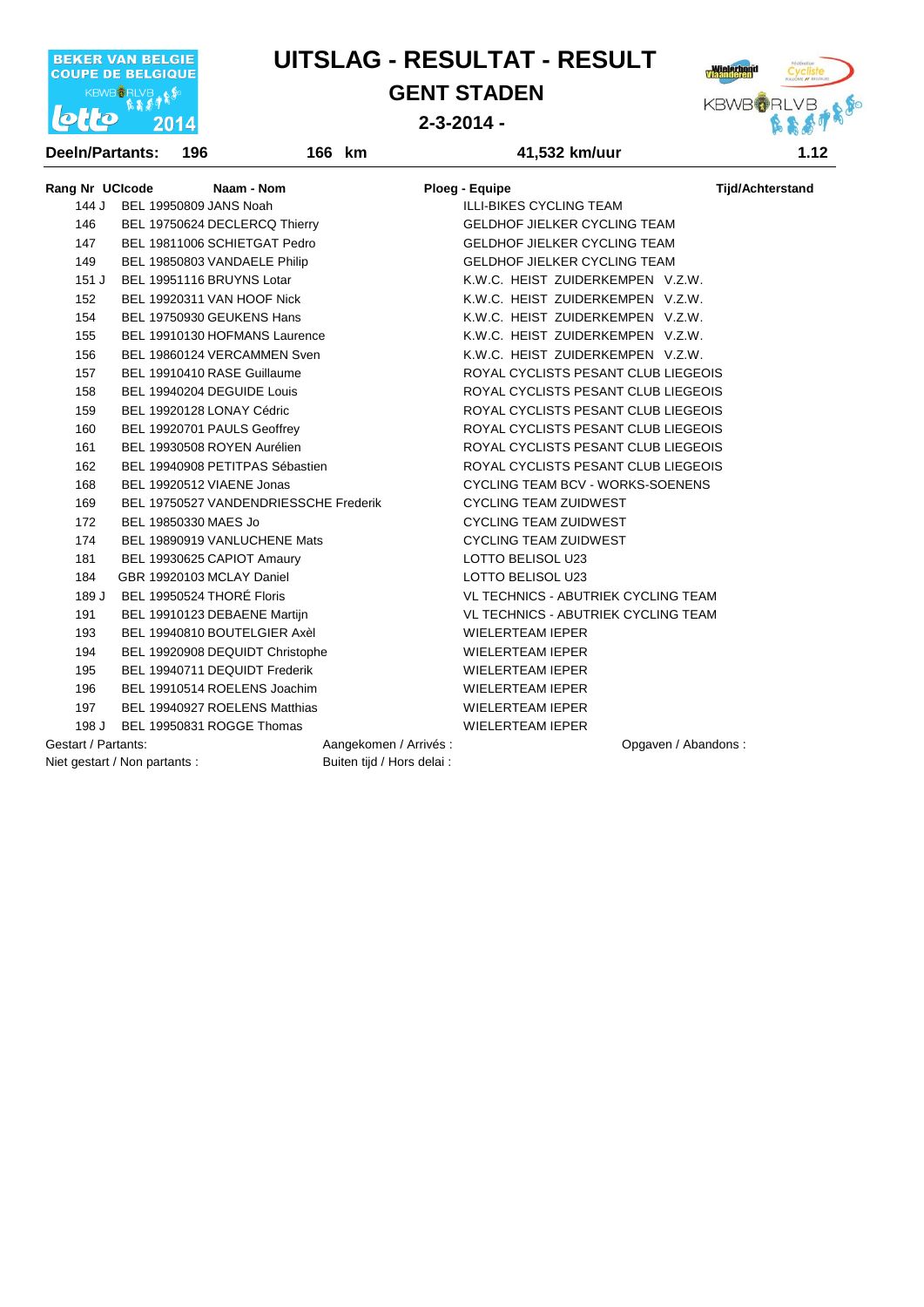### **Clubklassement - Classement Interéquipes**



#### **GENT STADEN**



| Rang           | Ploeg - Equipe                                 | <b>Totaaltijd - Temps</b> | <b>Punten - Points</b> | 1e renner - 1re coureur |
|----------------|------------------------------------------------|---------------------------|------------------------|-------------------------|
| 1              | EFC-OMEGA PHARMA-QUICK.STEP                    | 12:00:26                  | 18                     | 3                       |
| $\overline{2}$ | SMARTPHOTO CYCLING TEAM                        | 12:03:48                  | 35                     | 5                       |
| 3              | LOTTO BELISOL U23                              | 12:03:56                  | 48                     | 2                       |
| 4              | CYCLING TEAM BCV - WORKS-SOENENS               | 12:03:56                  | 56                     | 4                       |
| 5              | VL TECHNICS - ABUTRIEK CYCLING TEAM            | 12:03:56                  | 71                     | 6                       |
| 6              | <b>GELDHOF JIELKER CYCLING TEAM</b>            | 12:05:07                  | 84                     | $\mathbf{1}$            |
| $\overline{7}$ | WETTERSE DAKWERKEN-TRAWOBO-VDM CT              | 12:06:00                  | 48                     | 14                      |
| 8              | FCP - GLASCENTRA - TOPS ANTIEK CT              | 12:06:00                  | 75                     | 24                      |
| 9              | WIELERTEAM DECOCK-WONINGBOUW VANDEKERCKHOV     | 12:07:26                  | 83                     | $12 \overline{ }$       |
| 10             | ARROW CYCLING TEAM                             | 12:07:26                  | 113                    | 29                      |
| 11             | UNITED CYCLING TEAM SINT TRUIDEN               | 12:08:48                  | 140                    | 11                      |
| 12             | DOVY KEUKENS-VIND!-FCC                         | 12:08:52                  | 123                    | 13                      |
| 13             | ROYAL CUREGHEM SPORTIEF VZW                    | 12:08:52                  | 153                    | 38                      |
| 14             | KSV DEERLIJK-GAVERZICHT                        | 12:08:52                  | 173                    | 41                      |
| 15             | KON, W.C. DE RUPELSPURTERS BOOM                | 12:09:45                  | 182                    | 34                      |
| 16             | V.Z.W. ROYAL ANTWERP BICYCLE CLUB              | 12:10:02                  | 168                    | 43                      |
| 17             | DOUCHY-THALASSA CYCLING TEAM OOSTENDE/LANGEM   | 12:10:10                  | 180                    | 48                      |
| 18             | WSC HAND IN HAND BAAL                          | 12:10:18                  | 180                    | 53                      |
| 19             | CT 2020                                        | 12:10:18                  | 208                    | 54                      |
| 20             | WIELERCLUB STEEDS VOORAAN V.Z.W.               | 8:03:50                   | 39                     | 9                       |
| 21             | CYCLING TEAM ZUIDWEST                          | 8:06:11                   | 128                    | 39                      |
| 22             | VD HAUWE CT - GENTSE VS                        | 8:06:44                   | 133                    | 46                      |
| 23             | SPORT EN MOEDIG GENK                           | 8:06:52                   | 159                    | 75                      |
| 24             | <b>ILLI-BIKES CYCLING TEAM</b>                 | 8:06:52                   | 165                    | 80                      |
| 25             | DEPLASCO - V.D.B.G. STEENHOUWERIJ CYCLING TEAM | 4:02:00                   | 31                     | 31                      |
| 26             | K.W.C. HEIST ZUIDERKEMPEN V.Z.W.               | 4:02:00                   | 36                     | 36                      |
| 27             | <b>VAN EYCK SPORT</b>                          | 4:03:18                   | 45                     | 45                      |
| 28             | <b>VERANDAS WILLEMS - CC CHEVIGNY</b>          | 4:03:26                   | 57                     | 57                      |
| 29             | <b>CECEMELCYCLINGTEAM</b>                      | 4:03:26                   | 67                     | 67                      |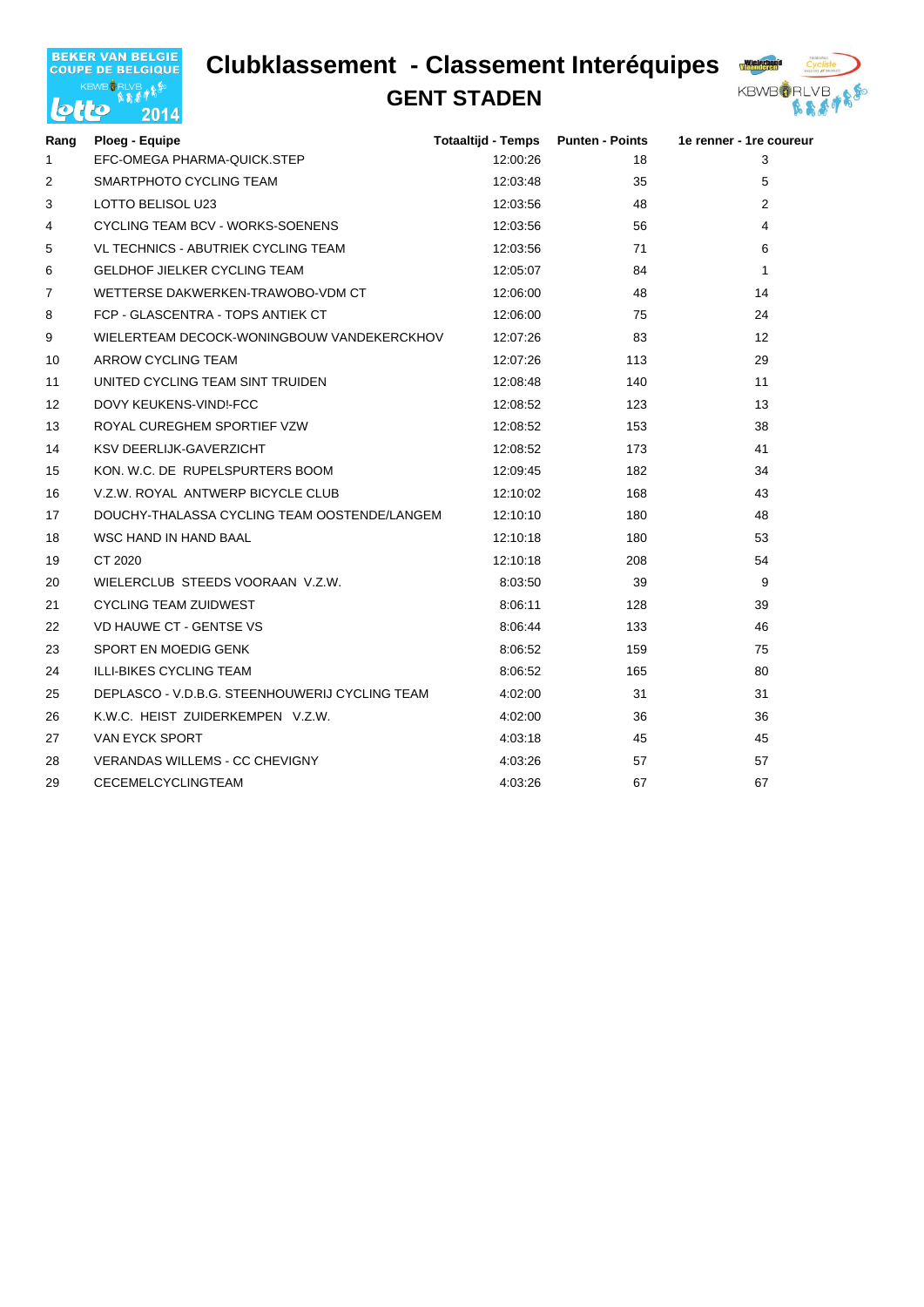

#### **Beker van Belgie Elite U23 GENT STADEN Coupe de Belgique Elite U23**



#### **2-3-2014 Individuele Punten - Points Individuelle**

| Plaats | Renner |  | Punten |
|--------|--------|--|--------|

| $\mathbf{1}$ | <b>CALLEEUW Joeri</b>      | <b>GELDHOF JIELKER CYCLING TEAM</b>            | 30                      |
|--------------|----------------------------|------------------------------------------------|-------------------------|
| 5            | DE SCHEEMAEKER Davy        | SMARTPHOTO CYCLING TEAM                        | 28                      |
| 9            | <b>LAUWERS Valentin</b>    | WIELERCLUB STEEDS VOORAAN V.Z.W.               | 26                      |
| 10           | <b>COMMEYNE Davy</b>       | SMARTPHOTO CYCLING TEAM                        | 24                      |
| 11           | <b>BROES Michiel</b>       | UNITED CYCLING TEAM SINT TRUIDEN               | 22                      |
| 12           | <b>HEYTENS Kess</b>        | WIELERTEAM DECOCK-WONINGBOUW VANDEKERCKHOVE20  |                         |
| 13           | <b>DECOUTTERE Jonas</b>    | DOVY KEUKENS-VINDI-FCC                         | 19                      |
| 14           | DE MEYERE Jens             | WETTERSE DAKWERKEN-TRAWOBO-VDM CT              | 18                      |
| 15           | VANBECELAERE Tom           | WIELERTEAM DECOCK-WONINGBOUW VANDEKERCKHOVE17  |                         |
| 16           | VAN DAMME Davy             | WETTERSE DAKWERKEN-TRAWOBO-VDM CT              | 16                      |
| 18           | <b>MOTTE David</b>         | WETTERSE DAKWERKEN-TRAWOBO-VDM CT              | 15                      |
| 20           | DE GREYT Willem            | SMARTPHOTO CYCLING TEAM                        | 14                      |
| 23           | VAN SPEYBROEK Bart         | SMARTPHOTO CYCLING TEAM                        | 13                      |
| 24           | VAN RUYMBEKE Thieme        | FCP - GLASCENTRA - TOPS ANTIEK CT              | 12                      |
| 25           | DE WITTE Mathias           | FCP - GLASCENTRA - TOPS ANTIEK CT              | 11                      |
| 26           | <b>BALLET Mathias</b>      | FCP - GLASCENTRA - TOPS ANTIEK CT              | 10                      |
|              | <b>BROSENS Werner</b>      | WIELERCLUB STEEDS VOORAAN V.Z.W.               | 9                       |
| 30           |                            | DEPLASCO - V.D.B.G. STEENHOUWERIJ CYCLING TEAM |                         |
| 31           | VAN DYCK Wesley            |                                                | 8                       |
| 33           | <b>VANGHELUWE Robbe</b>    | <b>GELDHOF JIELKER CYCLING TEAM</b>            | $\overline{7}$          |
| 34           | VAN DEN DRIESSCHE Niels    | KON, W.C. DE RUPELSPURTERS BOOM                | 6                       |
| 36           | <b>HUYGEN Tijs</b>         | K.W.C. HEIST ZUIDERKEMPEN V.Z.W.               | 5                       |
| 38           | <b>WIELFAERT Kristof</b>   | ROYAL CUREGHEM SPORTIEF VZW                    | $\overline{\mathbf{4}}$ |
| 41           | <b>YSERBIJT Jesper</b>     | <b>KSV DEERLIJK-GAVERZICHT</b>                 | 3                       |
| 43           | DE KEERSMAEKER Alexander   | V.Z.W. ROYAL ANTWERP BICYCLE CLUB              | $\overline{2}$          |
| 44           | <b>RAEYMAEKERS Mattias</b> | V.Z.W. ROYAL ANTWERP BICYCLE CLUB              | $\mathbf{1}$            |
| 45           | SMISMANS Jef               | VAN EYCK SPORT                                 | 1                       |
| 46           | <b>MINNAERT Michiel</b>    | <b>VD HAUWE CT - GENTSE VS</b>                 | $\mathbf{1}$            |
| 47           | <b>ANDRIEU Thierry</b>     | WSC HAND IN HAND BAAL                          |                         |
| 48           | <b>BOUTTÉ Kenzie</b>       | DOUCHY-THALASSA CYCLING TEAM OOSTENDE/LANGEMA1 |                         |
| 50           | VANDENBUSSCHE Tom          | <b>GELDHOF JIELKER CYCLING TEAM</b>            | 1                       |
| 51           | <b>LAPIERE Ward</b>        | DOVY KEUKENS-VIND!-FCC                         | 1                       |
| 53           | J DEBRUYNE Glenn           | CT 2020                                        | 1                       |
| 53           | <b>JANSSENS Roel</b>       | WSC HAND IN HAND BAAL                          | 1                       |
| 54           | SMULDERS Jonas             | ROYAL CUREGHEM SPORTIEF VZW                    |                         |
| 55           | <b>SLABINCK Indiana</b>    | WIELERTEAM DECOCK-WONINGBOUW VANDEKERCKHOVE1   |                         |
| 56           | J PARMENTIER Thibault      | <b>VERANDAS WILLEMS - CC CHEVIGNY</b>          | 1                       |
| 57           | <b>VERMANT Wim</b>         | KON. W.C. DE RUPELSPURTERS BOOM                | 1                       |
| 58           | LANNOO Jaromir             | DOVY KEUKENS-VIND!-FCC                         |                         |
| 59           | <b>COSYN Joris</b>         | ROYAL CUREGHEM SPORTIEF VZW                    |                         |
| 60           | <b>CREFFIER Laurent</b>    | WSC HAND IN HAND BAAL                          |                         |
| 61           | D'HOORE Giorgio            | DOUCHY-THALASSA CYCLING TEAM OOSTENDE/LANGEMA1 |                         |
| 62           | VERDOOLAEGHE Bryan         | <b>KSV DEERLIJK-GAVERZICHT</b>                 | 1.                      |
| 63           | <b>MORIS Sven</b>          | UNITED CYCLING TEAM SINT TRUIDEN               | 1                       |
| 64           | RAYMACKERS Cedric          | UNITED CYCLING TEAM SINT TRUIDEN               |                         |
| 65           | <b>MOMMAERS Ward</b>       | WSC HAND IN HAND BAAL                          |                         |
| 66           | <b>STUYCK Dieter</b>       | CECEMELCYCLINGTEAM                             |                         |
| 67           | MICHIELS Killian           | CT 2020                                        |                         |
| 68           | <b>HAERINCK Steven</b>     | KSV DEERLIJK-GAVERZICHT                        |                         |
| 69           | VANDENBUSSCHE Jens         | DOUCHY-THALASSA CYCLING TEAM OOSTENDE/LANGEMA1 |                         |
| 70           | <b>BLONDEEL Charlie</b>    | WIELERTEAM DECOCK-WONINGBOUW VANDEKERCKHOVE1   |                         |
| 71           | <b>VANTHOURNOUT Brecht</b> | DOUCHY-THALASSA CYCLING TEAM OOSTENDE/LANGEMA1 |                         |
| 73           | <b>DESCAMPS Joris</b>      | KSV DEERLIJK-GAVERZICHT                        | 1                       |
| 75           | <b>POLS Thibaut</b>        | UNITED CYCLING TEAM SINT TRUIDEN               | 1                       |
| 76           | <b>VENS Quincy</b>         | WETTERSE DAKWERKEN-TRAWOBO-VDM CT              | 1                       |
| 77           | <b>GOEMAN Jonas</b>        | WETTERSE DAKWERKEN-TRAWOBO-VDM CT              |                         |
| 78           | VAN ROOSBROECK Patrick     | ILLI-BIKES CYCLING TEAM                        | 1                       |
|              |                            |                                                |                         |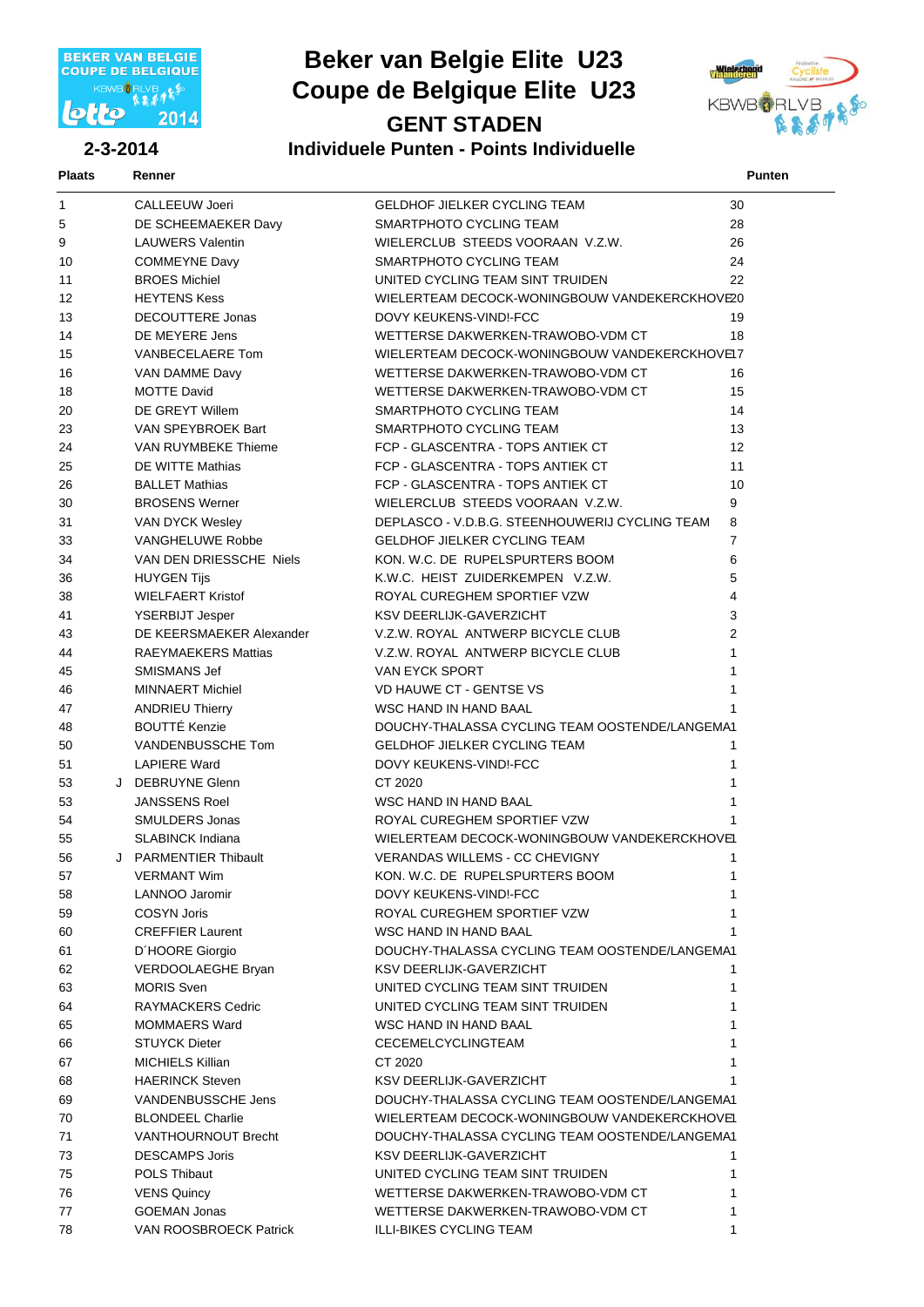| 80 | <b>KERKHOFS Mathias</b> | V.Z.W. ROYAL ANTWERP BICYCLE CLUB |  |
|----|-------------------------|-----------------------------------|--|
| 81 | <b>CAUWELIER Glenn</b>  | FCP - GLASCENTRA - TOPS ANTIEK CT |  |
| 82 | <b>BRACKE Thomas</b>    | SMARTPHOTO CYCLING TEAM           |  |
| 83 | <b>LEURS Dirk</b>       | SPORT EN MOEDIG GENK              |  |
| 84 | DE TROYER Kenneth       | ILLI-BIKES CYCLING TEAM           |  |
| 85 | <b>DENOLF Ritchie</b>   | CT 2020                           |  |
| 86 | <b>VERMASSEN Jens</b>   | VD HAUWE CT - GENTSE VS           |  |
| 87 | <b>HOEDT Steven</b>     | <b>KSV DEERLIJK-GAVERZICHT</b>    |  |
| 89 | <b>HAEMELS Bavo</b>     | KON, W.C. DE RUPELSPURTERS BOOM   |  |
|    |                         |                                   |  |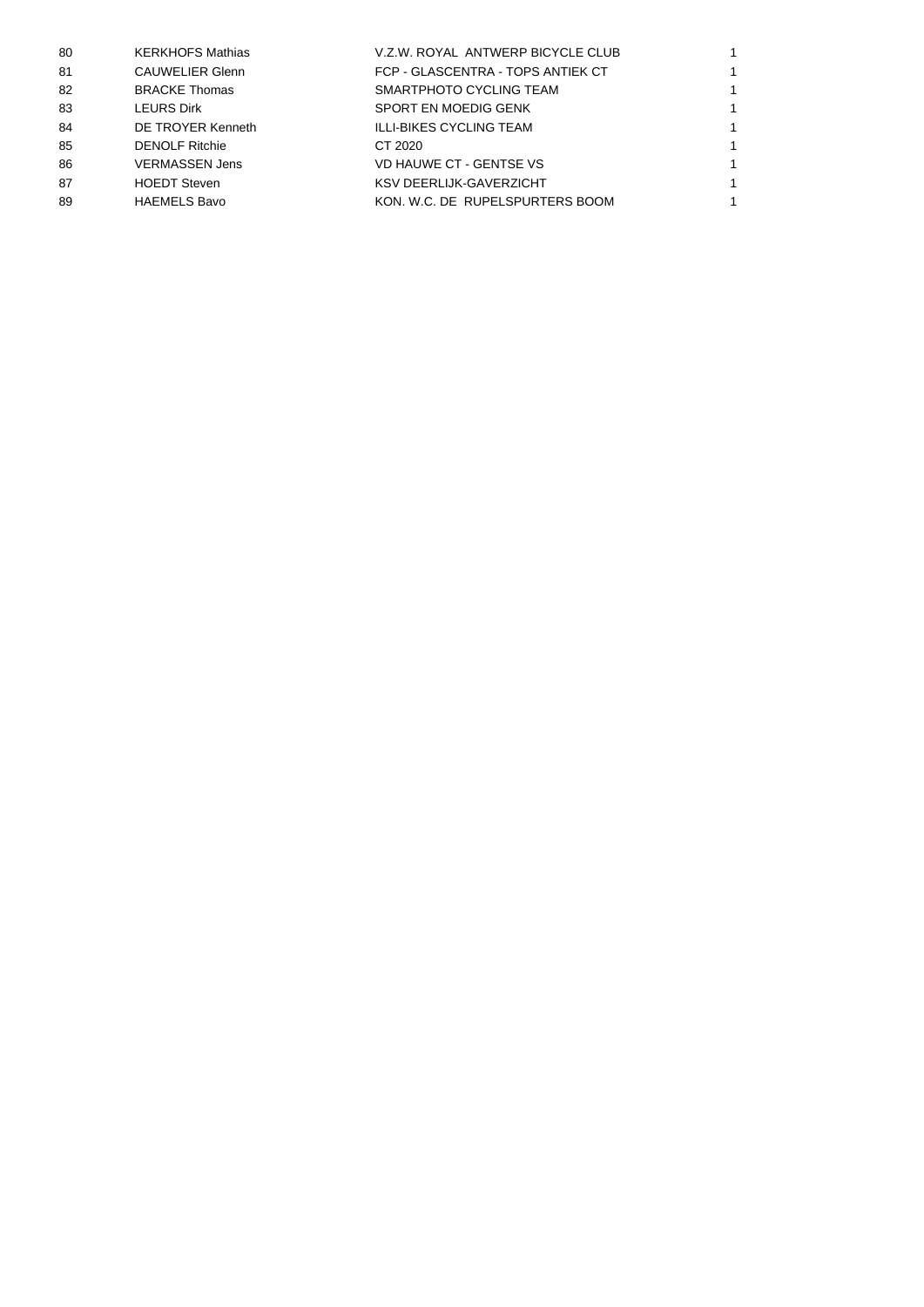

# **Beker van Belgie Elite U23 GENT STADEN Coupe de Belgique Elite U23**



**Interclub**

#### **2-3-2014 Punten per Club - Points Interéquipes**

| #              | Club                                            | <b>Punten</b>   |
|----------------|-------------------------------------------------|-----------------|
| 1              | SMARTPHOTO CYCLING TEAM                         | 30              |
| 2              | GELDHOF JIFLKER CYCLING TEAM                    | 28              |
| 3              | WETTERSE DAKWERKEN-TRAWOBO-VDM CT               | 26              |
| 4              | FCP - GLASCENTRA - TOPS ANTIFK CT               | 24              |
| 5              | WIELERTEAM DECOCK-WONINGBOUW VANDEKERCKHOVE     | 22              |
| 6              | UNITED CYCLING TEAM SINT TRUIDEN                | 20              |
| $\overline{7}$ | DOVY KEUKENS-VINDI-FCC                          | 19              |
| 8              | ROYAL CUREGHEM SPORTIEF VZW                     | 18              |
| 9              | <b>KSV DEERLIJK-GAVERZICHT</b>                  | 17              |
| 10             | KON, W.C. DE RUPELSPURTERS BOOM                 | 16              |
| 11             | V.Z.W. ROYAL ANTWERP BICYCLE CLUB               | 15              |
| 12             | DOUCHY-THALASSA CYCLING TEAM OOSTENDE/LANGEMARK | 14              |
| 13             | WSC HAND IN HAND BAAL                           | 13              |
| 14             | CT 2020                                         | 12              |
| 15             | WIELERCLUB STEEDS VOORAAN V.Z.W.                | 11              |
| 16             | VD HAUWE CT - GENTSE VS                         | 10 <sup>1</sup> |
| 17             | <b>ILLI-BIKES CYCLING TEAM</b>                  | 9               |
| 18             | DEPLASCO - V.D.B.G. STEENHOUWERIJ CYCLING TEAM  | 8               |
| 19             | K.W.C. HEIST ZUIDERKEMPEN V.Z.W.                | $\overline{7}$  |
| 20             | <b>VAN EYCK SPORT</b>                           | 6               |
| 21             | <b>VERANDAS WILLEMS - CC CHEVIGNY</b>           | 5               |
| 22             | <b>CECEMELCYCLINGTEAM</b>                       | 4               |
| 23             | SPORT EN MOEDIG GENK                            | 3               |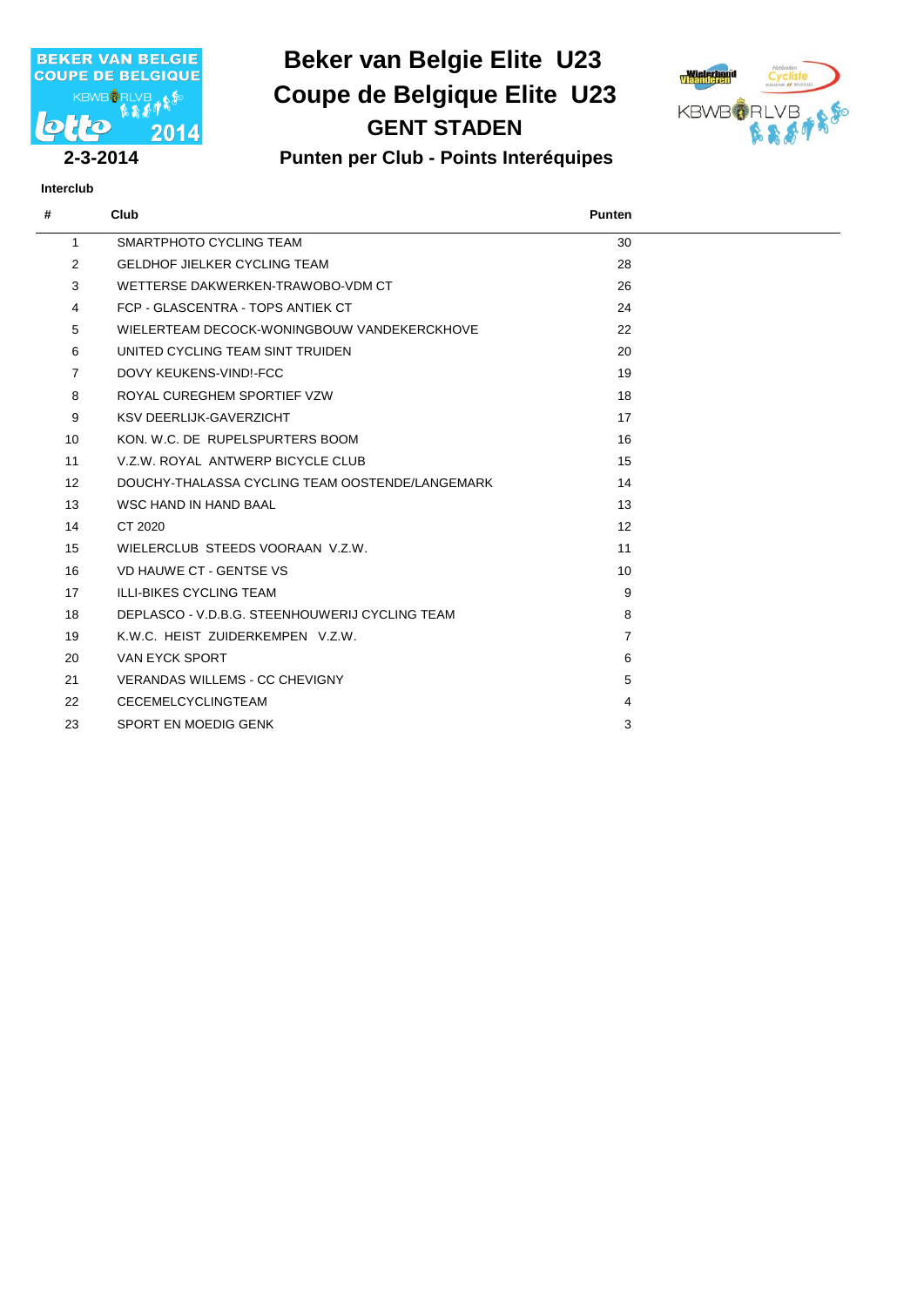

# **Beker van Belgie Elite U23 Individueel Klassement - Classement Individuel Coupe de Belgique Elite U23**



#### **na wedstrijd van GENT STADEN - 2-3-2014**

| $\mathbf{1}$   | CALLEEUW Joeri             | BEL 19850805 | <b>GELDHOF JIELKER CYCLING TEAM</b>            | 30                      |
|----------------|----------------------------|--------------|------------------------------------------------|-------------------------|
| $\sqrt{2}$     | DE SCHEEMAEKER Davy        | BEL 19870626 | SMARTPHOTO CYCLING TEAM                        | 28                      |
| $\sqrt{3}$     | <b>LAUWERS Valentin</b>    | BEL 19890321 | WIELERCLUB STEEDS VOORAAN V.Z.W.               | 26                      |
| 4              | <b>COMMEYNE Davy</b>       | BEL 19800514 | SMARTPHOTO CYCLING TEAM                        | 24                      |
| 5              | <b>BROES Michiel</b>       | BEL 19930601 | UNITED CYCLING TEAM SINT TRUIDEN               | 22                      |
| 6              | <b>HEYTENS Kess</b>        | BEL 19860819 | WIELERTEAM DECOCK-WONINGBOUW VANDEKERCKHOVE    | 20                      |
| $\overline{7}$ | DECOUTTERE Jonas           | BEL 19860220 | DOVY KEUKENS-VIND!-FCC                         | 19                      |
| 8              | DE MEYERE Jens             | BEL 19931129 | WETTERSE DAKWERKEN-TRAWOBO-VDM CT              | 18                      |
| 9              | VANBECELAERE Tom           | BEL 19820107 | WIELERTEAM DECOCK-WONINGBOUW VANDEKERCKHOVE    | 17                      |
| 10             | VAN DAMME Davy             | BEL 19811022 | WETTERSE DAKWERKEN-TRAWOBO-VDM CT              | 16                      |
| 11             | <b>MOTTE David</b>         | BEL 19851221 | WETTERSE DAKWERKEN-TRAWOBO-VDM CT              | 15                      |
| 12             | DE GREYT Willem            | BEL 19860917 | SMARTPHOTO CYCLING TEAM                        | 14                      |
| 13             | VAN SPEYBROEK Bart         | BEL 19720923 | SMARTPHOTO CYCLING TEAM                        | 13                      |
| 14             | VAN RUYMBEKE Thieme        | BEL 19940127 | FCP - GLASCENTRA - TOPS ANTIEK CT              | 12                      |
| 15             | DE WITTE Mathias           | BEL 19930329 | FCP - GLASCENTRA - TOPS ANTIEK CT              | 11                      |
| 16             | <b>BALLET Mathias</b>      | BEL 19930910 | FCP - GLASCENTRA - TOPS ANTIEK CT              | 10                      |
| 17             | <b>BROSENS Werner</b>      | BEL 19920521 | WIELERCLUB STEEDS VOORAAN V.Z.W.               | 9                       |
| 18             | VAN DYCK Wesley            | BEL 19940915 | DEPLASCO - V.D.B.G. STEENHOUWERIJ CYCLING TEAM | 8                       |
| 19             | <b>VANGHELUWE Robbe</b>    | BEL 19940826 | <b>GELDHOF JIELKER CYCLING TEAM</b>            | $\overline{7}$          |
| 20             | VAN DEN DRIESSCHE Niels    | BEL 19930523 | KON. W.C. DE RUPELSPURTERS BOOM                | 6                       |
| 21             | <b>HUYGEN Tijs</b>         | BEL 19940815 | K.W.C. HEIST ZUIDERKEMPEN V.Z.W.               | 5                       |
| 22             | <b>WIELFAERT Kristof</b>   | BEL 19781028 | ROYAL CUREGHEM SPORTIEF VZW                    | $\overline{\mathbf{4}}$ |
| 23             | <b>YSERBIJT Jesper</b>     | BEL 19940818 | KSV DEERLIJK-GAVERZICHT                        | 3                       |
| 24             | DE KEERSMAEKER Alexander   | BEL 19900425 | V.Z.W. ROYAL ANTWERP BICYCLE CLUB              | $\overline{c}$          |
| 25             | <b>RAEYMAEKERS Mattias</b> | BEL 19920601 | V.Z.W. ROYAL ANTWERP BICYCLE CLUB              | $\mathbf{1}$            |
| 26             | SMISMANS Jef               | BEL 19910524 | VAN EYCK SPORT                                 | $\mathbf{1}$            |
| 27             | <b>MINNAERT Michiel</b>    | BEL 19920726 | <b>VD HAUWE CT - GENTSE VS</b>                 | $\mathbf{1}$            |
| 28             | <b>ANDRIEU Thierry</b>     | BEL 19670925 | WSC HAND IN HAND BAAL                          | $\mathbf{1}$            |
| 29             | <b>BOUTTÉ Kenzie</b>       | BEL 19920924 | DOUCHY-THALASSA CYCLING TEAM OOSTENDE/LANGEMA  | $\mathbf{1}$            |
| 30             | VANDENBUSSCHE Tom          | BEL 19870513 | <b>GELDHOF JIELKER CYCLING TEAM</b>            | $\mathbf{1}$            |
| 31             | <b>LAPIERE Ward</b>        | BEL 19851225 | DOVY KEUKENS-VIND!-FCC                         | $\mathbf{1}$            |
| 32             | <b>JANSSENS Roel</b>       | BEL 19831225 | WSC HAND IN HAND BAAL                          | $\mathbf{1}$            |
| 33             | J DEBRUYNE Glenn           | BEL 19950110 | CT 2020                                        | $\mathbf{1}$            |
| 34             | SMULDERS Jonas             | BEL 19890517 | ROYAL CUREGHEM SPORTIEF VZW                    | $\mathbf{1}$            |
| 35             | <b>SLABINCK Indiana</b>    | BEL 19930423 | WIELERTEAM DECOCK-WONINGBOUW VANDEKERCKHOVE    | $\mathbf{1}$            |
| 36             | J PARMENTIER Thibault      | BEL 19950824 | <b>VERANDAS WILLEMS - CC CHEVIGNY</b>          | $\mathbf{1}$            |
| 37             | <b>VERMANT Wim</b>         | BEL 19860526 | KON. W.C. DE RUPELSPURTERS BOOM                | $\mathbf{1}$            |
| 38             | LANNOO Jaromir             | BEL 19920922 | DOVY KEUKENS-VIND!-FCC                         | $\overline{1}$          |
| 39             | <b>COSYN Joris</b>         | BEL 19890113 | ROYAL CUREGHEM SPORTIEF VZW                    | $\mathbf{1}$            |
| 40             | <b>CREFFIER Laurent</b>    | BEL 19881225 | WSC HAND IN HAND BAAL                          | $\mathbf{1}$            |
| 41             | D'HOORE Giorgio            | BEL 19940501 | DOUCHY-THALASSA CYCLING TEAM OOSTENDE/LANGEMA  | $\mathbf{1}$            |
| 42             | VERDOOLAEGHE Bryan         | BEL 19911116 | KSV DEERLIJK-GAVERZICHT                        | $\mathbf{1}$            |
| 43             | <b>MORIS Sven</b>          | BEL 19860407 | UNITED CYCLING TEAM SINT TRUIDEN               | $\mathbf{1}$            |
| 44             | RAYMACKERS Cedric          | BEL 19920619 | UNITED CYCLING TEAM SINT TRUIDEN               | $\mathbf{1}$            |
| 45             | <b>MOMMAERS Ward</b>       | BEL 19910913 | WSC HAND IN HAND BAAL                          | $\mathbf{1}$            |
| 46             | <b>STUYCK Dieter</b>       | BEL 19930120 | CECEMELCYCLINGTEAM                             | $\mathbf{1}$            |
| 47             | <b>MICHIELS Killian</b>    | BEL 19941007 | CT 2020                                        | $\mathbf{1}$            |
| 48             | <b>HAERINCK Steven</b>     | BEL 19911015 | KSV DEERLIJK-GAVERZICHT                        | 1                       |
| 49             | VANDENBUSSCHE Jens         | BEL 19910427 | DOUCHY-THALASSA CYCLING TEAM OOSTENDE/LANGEMA  | 1                       |
| 50             | <b>BLONDEEL Charlie</b>    | BEL 19840116 | WIELERTEAM DECOCK-WONINGBOUW VANDEKERCKHOVE    | 1                       |
| 51             | VANTHOURNOUT Brecht        | BEL 19910807 | DOUCHY-THALASSA CYCLING TEAM OOSTENDE/LANGEMA  | 1                       |
| 52             | <b>DESCAMPS Joris</b>      | BEL 19920406 | KSV DEERLIJK-GAVERZICHT                        | 1                       |
| 53             | POLS Thibaut               | BEL 19900211 | UNITED CYCLING TEAM SINT TRUIDEN               | $\mathbf{1}$            |
| 54             | <b>VENS Quincy</b>         | BEL 19860429 | WETTERSE DAKWERKEN-TRAWOBO-VDM CT              | 1                       |
|                | <b>GOEMAN Jonas</b>        |              | WETTERSE DAKWERKEN-TRAWOBO-VDM CT              |                         |
| 55             |                            | BEL 19930215 |                                                | 1                       |

-De individuele klassering, is voorbehouden voor Belgische renners (nationaliteit),

-Le classement individuel,est réservé aux coureurs de nationalité Belge,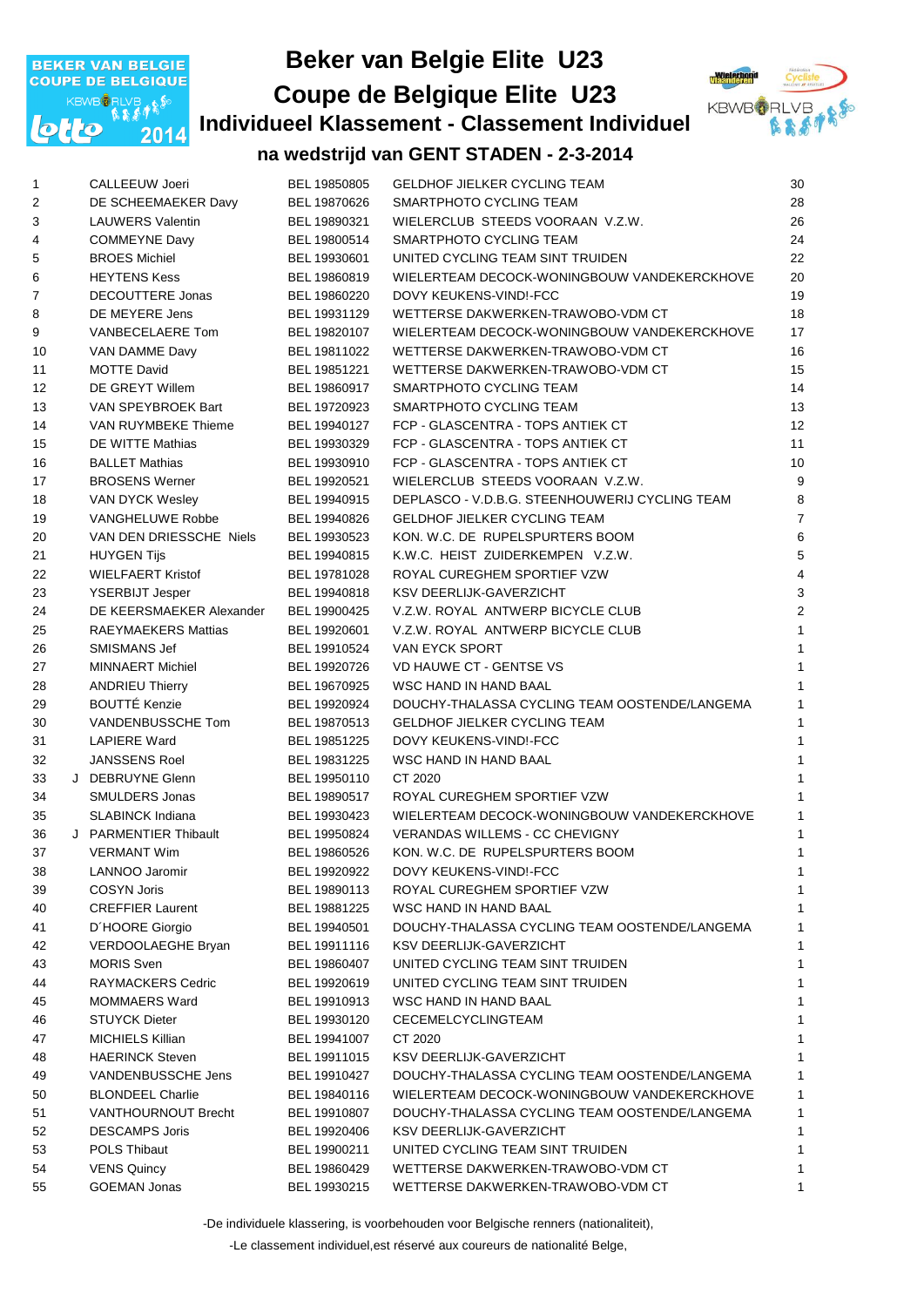| 56 | VAN ROOSBROECK Patrick  | BEL 19691220 | ILLI-BIKES CYCLING TEAM           |  |
|----|-------------------------|--------------|-----------------------------------|--|
| 57 | <b>KERKHOFS Mathias</b> | BEL 19920205 | V.Z.W. ROYAL ANTWERP BICYCLE CLUB |  |
| 58 | <b>CAUWELIER Glenn</b>  | BEL 19940309 | FCP - GLASCENTRA - TOPS ANTIEK CT |  |
| 59 | <b>BRACKE Thomas</b>    | BEL 19850225 | SMARTPHOTO CYCLING TEAM           |  |
| 60 | <b>LEURS Dirk</b>       | BEL 19871225 | SPORT EN MOEDIG GENK              |  |
| 61 | DE TROYER Kenneth       | BEL 19941212 | ILLI-BIKES CYCLING TEAM           |  |
| 62 | <b>DENOLF Ritchie</b>   | BEL 19911105 | CT 2020                           |  |
| 63 | <b>VERMASSEN Jens</b>   | BEL 19880319 | VD HAUWE CT - GENTSE VS           |  |
| 64 | <b>HOEDT Steven</b>     | BEL 19920829 | KSV DEERLIJK-GAVERZICHT           |  |
| 65 | <b>HAEMELS Bavo</b>     | BEL 19941105 | KON, W.C. DE RUPELSPURTERS BOOM   |  |
|    |                         |              |                                   |  |

-De individuele klassering, is voorbehouden voor Belgische renners (nationaliteit), -Le classement individuel,est réservé aux coureurs de nationalité Belge,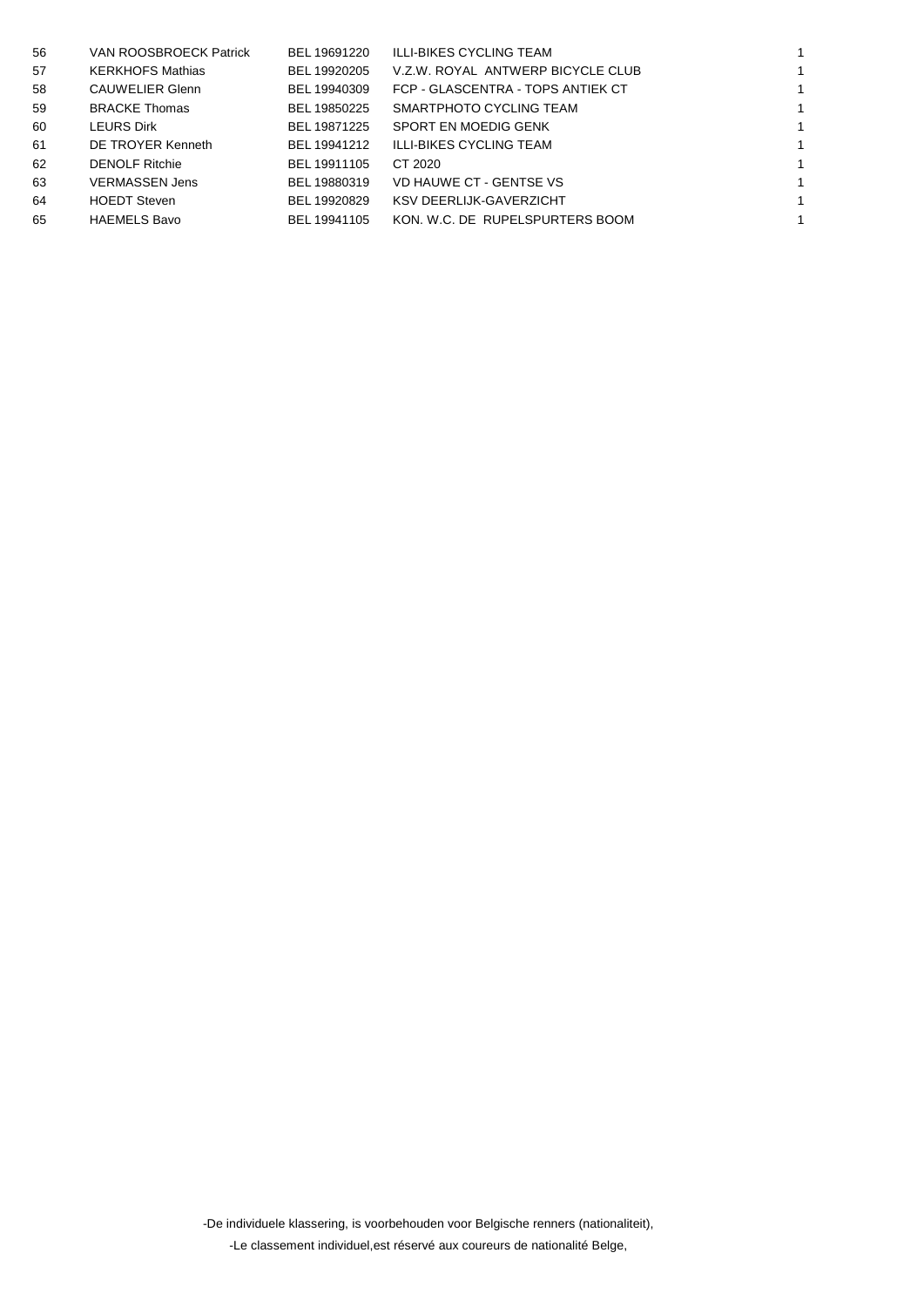

#### **Beker van Belgie Elite U23 Jongeren Klassement - Individuel des jeunes Coupe de Belgique Elite U23 na wedstrijd van GENT STADEN - 2-3-2014**



1 J DEBRUYNE Glenn BEL 19950110 CT 2020 1 2 J PARMENTIER Thibault BEL 19950824 VERANDAS WILLEMS - CC CHEVIGNY 1

> -De individuele klassering, is voorbehouden voor Belgische renners (nationaliteit), -Le classement individuel,est réservé aux coureurs de nationalité Belge,